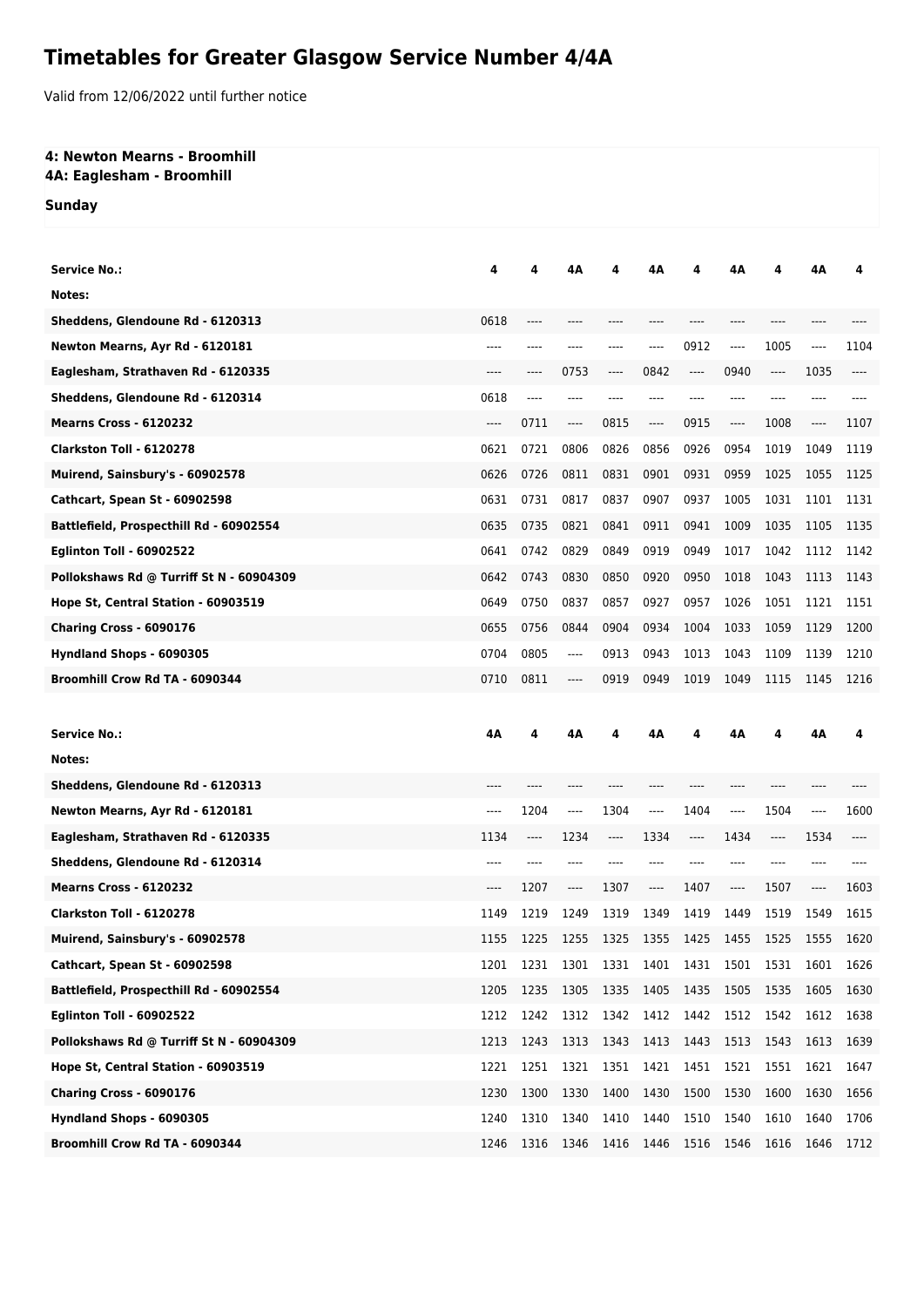| <b>Service No.:</b>                      | 4Α      |      | 4Δ    |      | 4Δ    | 4     | 4Α    |       | ΔΔ    | 4    |
|------------------------------------------|---------|------|-------|------|-------|-------|-------|-------|-------|------|
| Notes:                                   |         |      |       |      |       |       |       |       |       |      |
| Sheddens, Glendoune Rd - 6120313         | $--- -$ |      |       |      |       |       | ----  |       |       |      |
| Newton Mearns, Ayr Rd - 6120181          | $---$   | 1656 | $---$ | 1756 | $---$ | 1856  | $---$ | 1956  | $---$ | 2056 |
| Eaglesham, Strathaven Rd - 6120335       | 1625    | ---- | 1727  | ---- | 1827  | $---$ | 1927  | $---$ | 2027  | ---- |
| Sheddens, Glendoune Rd - 6120314         | $---$   |      |       |      |       |       |       |       |       |      |
| <b>Mearns Cross - 6120232</b>            | $---$   | 1659 | $---$ | 1759 | $---$ | 1859  | $---$ | 1959  | $---$ | 2059 |
| Clarkston Toll - 6120278                 | 1640    | 1710 | 1740  | 1810 | 1840  | 1910  | 1940  | 2010  | 2040  | 2110 |
| Muirend, Sainsbury's - 60902578          | 1645    | 1715 | 1745  | 1815 | 1845  | 1915  | 1945  | 2015  | 2045  | 2115 |
| Cathcart, Spean St - 60902598            | 1651    | 1720 | 1750  | 1820 | 1850  | 1920  | 1950  | 2020  | 2050  | 2120 |
| Battlefield, Prospecthill Rd - 60902554  | 1655    | 1724 | 1754  | 1824 | 1854  | 1924  | 1954  | 2024  | 2054  | 2124 |
| <b>Eglinton Toll - 60902522</b>          | 1702    | 1732 | 1802  | 1832 | 1902  | 1932  | 2002  | 2032  | 2102  | 2132 |
| Pollokshaws Rd @ Turriff St N - 60904309 | 1703    | 1733 | 1803  | 1833 | 1903  | 1933  | 2003  | 2033  | 2103  | 2133 |
| Hope St, Central Station - 60903519      | 1712    | 1740 | 1810  | 1840 | 1910  | 1940  | 2010  | 2040  | 2110  | 2140 |
| Charing Cross - 6090176                  | 1721    | 1748 | 1818  | 1848 | 1918  | 1948  | 2018  | 2048  | 2118  | 2148 |
| Hyndland Shops - 6090305                 | 1731    | 1758 | 1827  | 1858 | 1927  | 1958  | 2027  | 2058  | 2127  | 2158 |
| Broomhill Crow Rd TA - 6090344           | 1737    | 1804 | 1833  | 1903 | 1933  | 2003  | 2033  | 2103  | 2133  | 2203 |
|                                          |         |      |       |      |       |       |       |       |       |      |
| <b>Service No.:</b>                      |         |      | 4A    |      | 4     |       | 4A    |       | 4     |      |
| $11 - 12 - 12$                           |         |      |       |      |       |       |       |       |       |      |

| Notes:                                   |           |         |         |       |
|------------------------------------------|-----------|---------|---------|-------|
| Sheddens, Glendoune Rd - 6120313         | $---$     | $-----$ | $-----$ | $---$ |
| Newton Mearns, Ayr Rd - 6120181          | $---$     | 2156    | $--- -$ | 2304  |
| Eaglesham, Strathaven Rd - 6120335       | 2127      | $--- -$ | 2227    | $---$ |
| Sheddens, Glendoune Rd - 6120314         | $- - - -$ | ----    | ----    | $---$ |
| <b>Mearns Cross - 6120232</b>            | $---$     | 2159    | ----    | 2307  |
| Clarkston Toll - 6120278                 | 2140      | 2210    | 2240    | 2316  |
| Muirend, Sainsbury's - 60902578          | 2145      | 2215    | 2245    | 2320  |
| Cathcart, Spean St - 60902598            | 2150      | 2220    | 2250    | 2325  |
| Battlefield, Prospecthill Rd - 60902554  | 2154      | 2224    | 2254    | 2329  |
| <b>Eglinton Toll - 60902522</b>          | 2202      | 2232    | 2302    | 2336  |
| Pollokshaws Rd @ Turriff St N - 60904309 | 2203      | 2233    | 2303    | 2337  |
| Hope St, Central Station - 60903519      | 2210      | 2240    | 2310    | 2343  |
| Charing Cross - 6090176                  | 2218      | 2248    | 2318    | 2351  |
| Hyndland Shops - 6090305                 | 2227      | 2258    | 2327    | 0000  |
| Broomhill Crow Rd TA - 6090344           | 2233      | 2303    | 2333    | 0006  |

## **4: Broomhill - Newton Mearns 4A: Broomhill - Eaglesham**

**Sunday**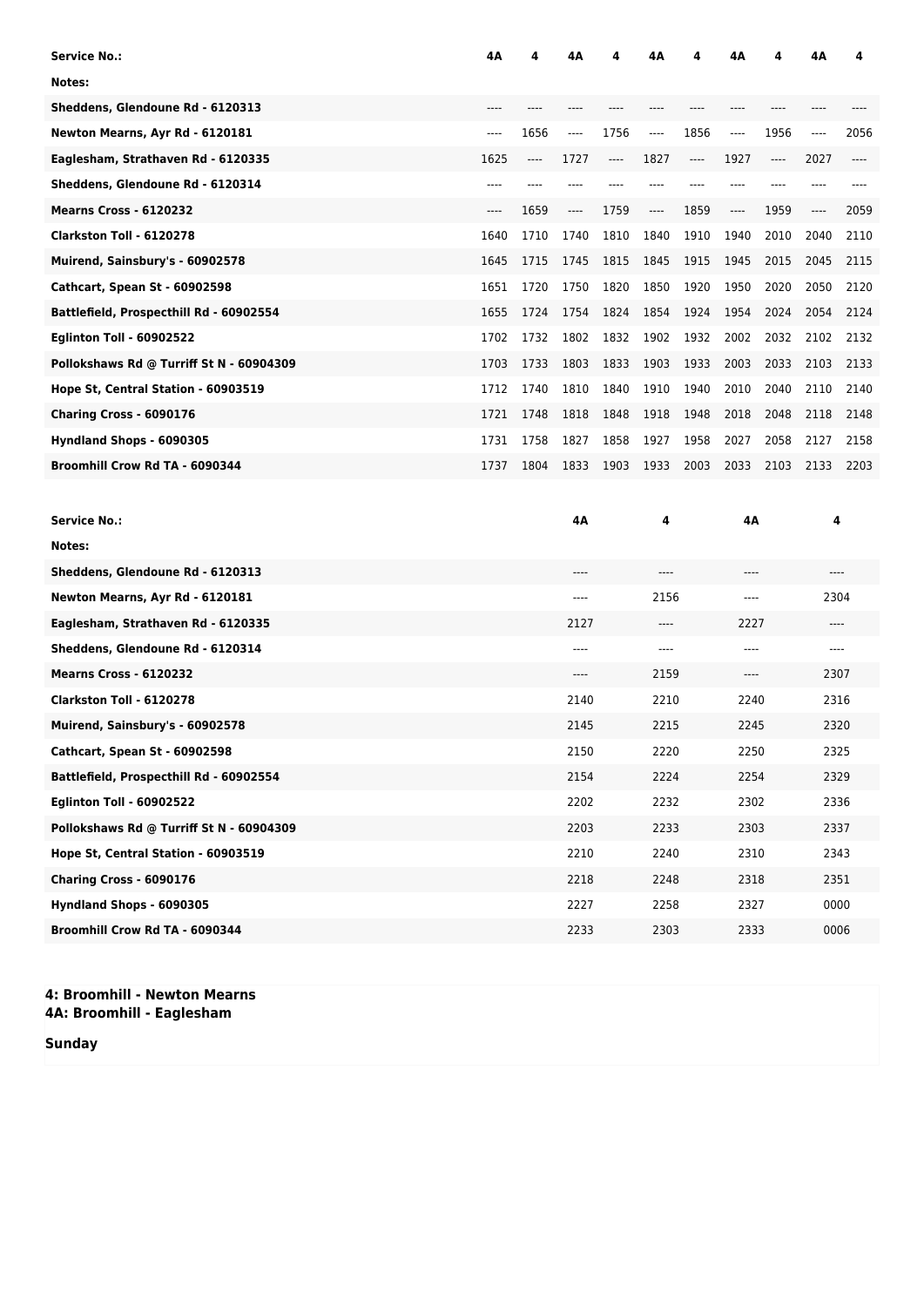| <b>Service No.:</b>                                            | 4Α    |              | 4Α                            |              | 4Α                               |              | 4Α                            |                         |              | 4Α                       | 4       |
|----------------------------------------------------------------|-------|--------------|-------------------------------|--------------|----------------------------------|--------------|-------------------------------|-------------------------|--------------|--------------------------|---------|
| Notes:                                                         |       |              |                               |              |                                  |              |                               |                         |              |                          |         |
| Broomhill Crow Rd TA - 6090344                                 | $---$ | 0730         | 0800                          | 0830         | 0900                             | 0930         | 1000                          | 1030                    |              | 1100                     | 1130    |
| Hyndland Shops - 6090304                                       | ----  | 0739         | 0809                          | 0839         | 0909                             | 0939         | 1009                          | 1039                    |              | 1109                     | 1139    |
| Glasgow University - 6090281                                   | ----  | 0744         | 0814                          | 0844         | 0914                             | 0944         | 1014                          | 1044                    |              | 1114                     | 1144    |
| City Centre, Sauchiehall St - 6090158                          | ----  | 0749         | 0819                          | 0849         | 0919                             | 0949         | 1019                          | 1050                    |              | 1120                     | 1150    |
| Union St, Central Station - 609032                             | ----  | 0757         | 0827                          | 0857         | 0928                             | 0958         | 1028                          | 1059                    |              | 1129                     | 1159    |
|                                                                |       |              |                               |              |                                  |              |                               |                         |              |                          |         |
| Pollokshaws Rd @ Turriff St S - 60902521                       | ----  | 0803         | 0833                          | 0903         | 0934                             | 1004         | 1034                          | 1105                    |              | 1136                     | 1206    |
| <b>Eglinton Toll - 60902523</b>                                | ----  | 0804         | 0834                          | 0904         | 0935                             | 1005         | 1035                          | 1106                    |              | 1137                     | 1207    |
| Battlefield, Prospecthill Rd - 60902555                        | 0805  | 0810         | 0840                          | 0910         | 0942                             | 1012         | 1042                          | 1114                    |              | 1145                     | 1215    |
| Cathcart, Spean St - 60902597                                  | 0809  | 0814         | 0844                          | 0914         | 0946                             | 1016         | 1046                          | 1118                    |              | 1149                     | 1219    |
| Muirend, Sainsbury's - 60902579                                | 0815  | 0820         | 0850                          | 0920         | 0952                             | 1022         | 1052                          | 1124                    |              | 1155                     | 1225    |
| Clarkston Toll - 6120279                                       | 0820  | 0825         | 0855                          | 0925         | 0957                             | 1027         | 1057                          | 1129                    |              | 1200                     | 1230    |
| Eaglesham, Strathaven Rd - 6120335                             | 0834  | ----         | 0909                          | ----         | 1011                             | ----         | 1111                          | ----                    |              | 1215                     | $-----$ |
| <b>Mearns Cross - 6120231</b>                                  | ----  | 0835         | $\hspace{1.5cm} \textbf{---}$ | 0936         | ----                             | 1038         | $\hspace{1.5cm} \textbf{---}$ | 1140                    |              | ----                     | 1242    |
| Newton Mearns, Ayr Rd - 6120181                                | ----  | 0837         |                               | 0938         | ----                             | 1040         | ----                          | 1142                    |              |                          | 1244    |
|                                                                |       |              |                               |              |                                  |              |                               |                         |              |                          |         |
| <b>Service No.:</b>                                            | 4Α    | 4            | 4Α                            |              | 4Α                               | 4            | 4Α                            | 4                       |              | 4Α                       | 4       |
| Notes:                                                         |       |              |                               |              |                                  |              |                               |                         |              |                          |         |
| Broomhill Crow Rd TA - 6090344                                 |       |              |                               |              |                                  |              |                               |                         |              |                          |         |
|                                                                | 1200  | 1230         | 1300                          | 1330         | 1400                             | 1430         | 1500                          | 1530                    |              | 1600                     | 1630    |
| Hyndland Shops - 6090304                                       | 1209  | 1239         | 1309                          | 1339         | 1409                             | 1439         | 1509                          | 1539                    |              | 1609                     | 1639    |
| Glasgow University - 6090281                                   | 1214  | 1244         | 1314                          | 1344         | 1414                             | 1444         | 1514                          | 1544                    |              | 1614                     | 1644    |
| City Centre, Sauchiehall St - 6090158                          | 1220  | 1250         | 1320                          | 1350         | 1420                             | 1450         | 1520                          | 1550                    |              | 1620                     | 1650    |
| Union St, Central Station - 609032                             | 1229  | 1259         | 1329                          | 1359         | 1429                             | 1459         | 1529                          | 1559                    |              | 1629                     | 1659    |
| Pollokshaws Rd @ Turriff St S - 60902521                       | 1236  | 1306         | 1336                          | 1406         | 1436                             | 1506         | 1536                          | 1606                    |              | 1636                     | 1706    |
| <b>Eglinton Toll - 60902523</b>                                | 1237  | 1307         | 1337                          | 1407         | 1437                             | 1507         | 1537                          | 1607                    |              | 1637                     | 1707    |
| Battlefield, Prospecthill Rd - 60902555                        | 1245  | 1315         | 1345                          | 1415         | 1445                             | 1515         | 1545                          | 1615                    |              | 1645                     | 1715    |
| Cathcart, Spean St - 60902597                                  | 1249  | 1319         | 1349                          | 1419         | 1449                             | 1519         | 1549                          | 1619                    |              | 1649                     | 1719    |
| Muirend, Sainsbury's - 60902579                                | 1255  | 1325         | 1355                          | 1425         | 1455                             | 1525         | 1555                          | 1625                    |              | 1655                     | 1725    |
| Clarkston Toll - 6120279                                       | 1300  | 1330         | 1400                          | 1430         | 1500                             | 1530         | 1600                          | 1630                    |              | 1700                     | 1730    |
| Eaglesham, Strathaven Rd - 6120335                             | 1315  | $-----$      | 1415                          | ----         | 1515                             | ----         | 1615                          | ----                    |              | 1715                     | ----    |
| <b>Mearns Cross - 6120231</b>                                  | ----  | 1342         | ----                          | 1442         | ----                             | 1542         | ----                          | 1642                    |              | ----                     | 1742    |
|                                                                | ----  | 1344         | ----                          | 1444         | ----                             | 1544         | ----                          | 1644                    |              |                          | 1744    |
| Newton Mearns, Ayr Rd - 6120181                                |       |              |                               |              |                                  |              |                               |                         |              |                          |         |
| <b>Service No.:</b>                                            |       | 4Α           |                               | 4Α           |                                  | 4Α           |                               | 4Α                      |              | 4Α                       |         |
| Notes:                                                         |       |              |                               |              |                                  |              |                               |                         |              |                          |         |
| Broomhill Crow Rd TA - 6090344                                 |       |              | 1702 1724                     | 1809         | 1839                             | 1909         | 1939                          | 2009                    | 2039         | 2114                     | 2144    |
| Hyndland Shops - 6090304                                       |       |              | 1711 1736                     | 1817         | 1847                             | 1917         | 1947                          | 2017                    | 2047         | 2122                     | 2152    |
| Glasgow University - 6090281                                   |       | 1716         | 1741                          | 1822         | 1852                             | 1922 1952    |                               | 2022                    | 2052         | 2127                     | 2157    |
| City Centre, Sauchiehall St - 6090158                          |       |              | 1722 1747                     | 1828         | 1858                             | 1928         | 1958                          | 2028                    | 2058         | 2133                     | 2203    |
| Union St, Central Station - 609032                             |       |              | 1731 1756                     | 1836         | 1906                             | 1936         | 2006                          | 2036                    | 2106         | 2141                     | 2211    |
| Pollokshaws Rd @ Turriff St S - 60902521                       |       | 1738         | 1803                          | 1842         | 1912                             | 1942         | 2012                          | 2042                    | 2112         | 2147                     | 2217    |
| <b>Eglinton Toll - 60902523</b>                                |       | 1739         | 1804                          | 1843         | 1913                             | 1943         | 2013                          | 2043                    | 2113         | 2148                     | 2218    |
| Battlefield, Prospecthill Rd - 60902555                        |       | 1747         | 1812                          | 1851         | 1921                             | 1951 2021    |                               |                         | 2051 2121    | 2156                     | 2226    |
| Cathcart, Spean St - 60902597                                  |       | 1751         | 1816                          | 1855         | 1925                             | 1955         | 2025                          | 2055                    | 2125         | 2200                     | 2230    |
| Muirend, Sainsbury's - 60902579                                |       | 1757         | 1822                          | 1900         | 1930                             | 2000         | 2030                          | 2100                    | 2130         | 2205                     | 2235    |
| Clarkston Toll - 6120279<br>Eaglesham, Strathaven Rd - 6120335 |       | 1802<br>1816 | 1827<br>$-----$               | 1905<br>1919 | 1935<br>$\overline{\phantom{a}}$ | 2005<br>2019 | 2035<br>----                  | 2105<br>2119            | 2135<br>---- | 2210<br>2224             | 2240    |
| <b>Mearns Cross - 6120231</b>                                  |       |              | 1838                          | ----         | 1946                             | ----         | 2046                          | ----                    | 2146         | $\overline{\phantom{a}}$ | 2251    |
| Newton Mearns, Ayr Rd - 6120181                                |       | $\cdots$     | 1840                          | $\cdots$     | 1948                             | $\cdots$     | 2048                          | $\hspace{0.05cm}\ldots$ | 2148         | $\hspace{0.05cm} \cdots$ | 2253    |